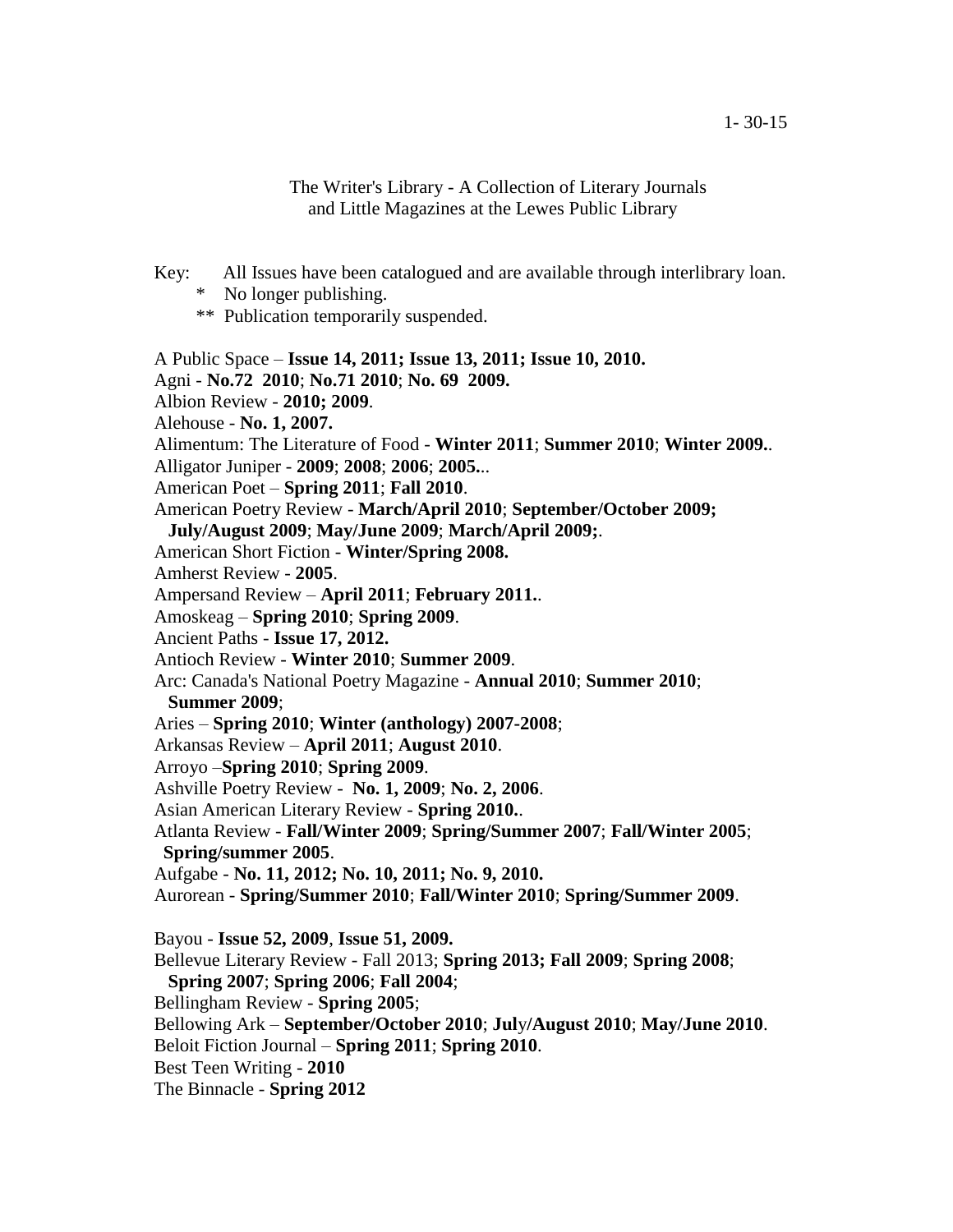Bitter Oleander - **Spring 2010**; **Autumn 2009.**

 Black Warrior Review - **Spring/Summer 2010**; **Fall/Winter 2009**; **Fall/Winter 2007.**. Blood Root - **2010; 2009**.

Bloomsbury Review -**July/August 2006**; **March/April 2006**

 Blue Collar Review – **Autumn 2011**; **Summer 2011**; **Spring 2011**; **Winter 2010/2011**; **Autumn 2010**; **Summer 2010**; **Autumn 2009**; **Summer 2009**; **Spring 2008**.

Blue Moon – **Fall/Winter 2010; Spring/Summer 2010**; **Fall/Winter 2009**;

- **Spring/Summer 2009**; **Fall/Winter 2008**.
- Bogg **Part II, 73/74**, **2006**; **73/74**, **Part I 2006**;
- Bombay Gin **No. 2, 2009**; **No. 1, 2009**.
- Bread Loaf Journal Vo. 2, Summer 2014.
- Briar Cliff Review **2010**.

Broadkill Review - September/October 2013; **March 2008**; **January 2008**;

 **January 2007**.

- Broome Review **Spring 2010**; **Spring 2009**; **Spring 2008**.
- Bryant Literary Review **2009**; **2008**.
- California Quarterly Vol. 40, No, 3, 2014; Vol. 40, No. 1, 2014;Vol. 39, No. 4, 2014; Vol. 39, No. 3, 2013; **Vol. 39, No. 1, 2012; Vol. 38, No. 3/4 2012; Vol. 38, No. 2 2012; Vol. 37, No. 4, 2012; Vol. 37, No. 3, 2012; NO.2, 2011**; **No.1,2011; No.4 2010**; **No.3 2010**; **No.2, 2010**; **No.1, 2010**;**No. 4, 2009**; **No.3, 2009**; **No.1, 2009**; **No. 3, 2008**; **No.2, 2008**; **No. 4, 2007**; **No. 3, 2007**; **No. 2/2, 2007**; **No. 2/1 2007**; **2005**.
- California State Poetry Society Poetry Letter –No. 3, 2014; No. 2, 2014: No. 1, 2014; No. 4, 2013; No.3, 2013; No. 2, 2013; No. 1, 2013; **No. 3/4 2012; No. 1/2 2012; No. 1/2, 2011**;**No. 4, 2010; No. 3, 2010**; **No. 2, 2010**; **No. 1, 2010**; **No. 4, 2009**; No. 3, 2009; No. 2, 2009; No. 1, 2009; No. 4, 2008; No. 3, 2008; No. 2, 2008; **No.1, 2008;** No. 4, 2007; **No.4, 2006**.
- Cave Wall **Winter/Spring 2011**.
- Caveat Lector **Winter/Spring 2012**; **Summer/Fall 2011**; **Winter/Spring 2011**; **Summer/Fall 2010**.
- Chaffey Review **January 2009.**
- Chaffin Journal **2008.**
- Chautauqua **2010**; **2009**; **2008**;
- Chicago Review **Spring 2009.**
- Cimarron Review Fall 2014; Summer 2014; Spring 2014; Winter 2014; Fall 2013; Summer **2012**: **Spring 2012**; **Winter 2012**; **Fall 2011; Spring/Summer 2011**;

 **Winter 2010**; **Fall 2010**; **Summer 2010**; **Spring 2010**; **Fall 2009**; **Summer 2009**. Cincinnati Review - **Winter 2013; Winter 2009**; **Summer 2009**.

- Colorado Review Fall/Winter 2013; Summer 2013; **Spring 2013; Fall/Winter 2009**; **Summer 2009**; **Fall/Winter 2003**; **Summer 2003**; **Spring 2003.**.
- Confrontation **Winter/Spring 2010**; **Summer 2009**; **Winter/Spring 2009**; **Summer 2006.**.
- Connecticut Review **Spring 2009**; **Spring 2008**.
- Connecticut River Review -**2012; 2010**; **2009**; **2008**; **2006**; **Summer 2005.**.
- Contemporary Verse 2 **Fall/Autumn 2006**.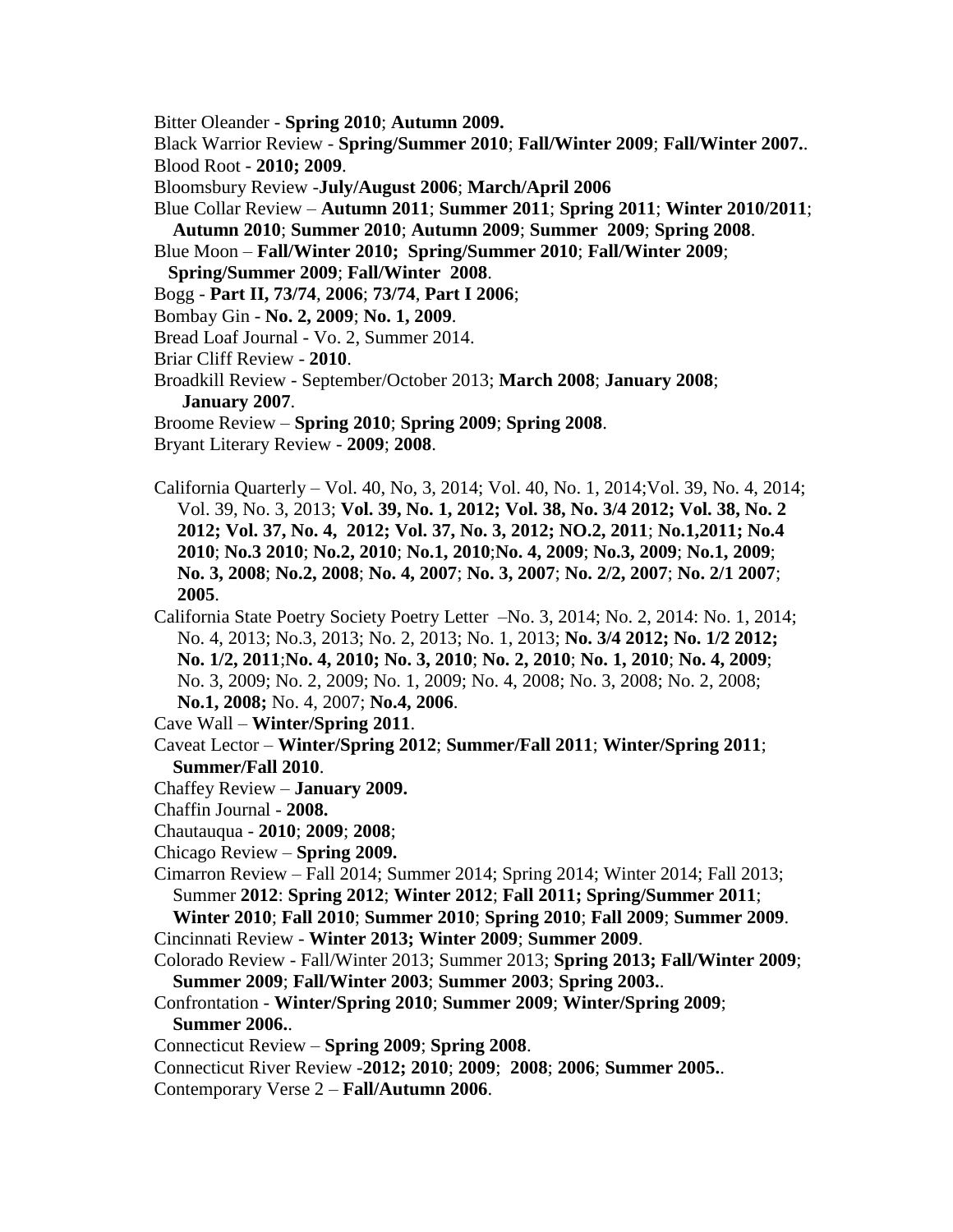Contemporary West – **Spring/Summer 2010**; **Fall 2009**.

Copper Nickel – **January 2010**; **October 2010**.

- Court Green **Volume 4, 2007**; **Volume 3 2006**.
- Crab Creek Review **Volume23, No. 1, 2010.**
- Crab Orchard Review Winter/Spring 2014; **Winter/Spring 2010**; **Summer/Fall 2010**; **Summer/Fall 2009**; **Summer/Fall 2007**; **Summer/Fall 2005**;
- Creative Nonfiction **Summer 2012; Spring 2012**; Fall/Winter 2011; **Annual 2010**; **Fall 2010; Summer 2010**; **Spring 2010; Summer 2009**.
- Dappled Things **Vol. 6, Issue 4, 2011.**.
- Delaware Beach Life **July 2008; March/April 2008**; **November/December 2007**; **October 2006**; **Winter 2005**; **July 2005**.
- Delmarva Quarterly **Spring 2009**; **Spring 2008**; **Winter 2007**; **Summer 2007**; **Winter 2006**; **Summer 2006**; **Autumn 2005**.
- Delmarva Review Vol 6, 2013; **Vol. 5, 2012; Volume 4, 2011.**
- Deonda Review **Fall/Winter 2009/2010**; **Fall/Winter 2007**.
- Descant Spring, 2014; Vol. 162, Fall 2013; Vol.162, Summer 2013.
- Dreamstreets **Fall 2005**;
- Ecotone **Vol. 4**, **Nos. 1&2, 2008**..
- Epiphany **Fall/Winter 2009/2010**; **Summer/Fall 2008**.
- Epoch Vol. 63, No. 3, 2014:Vol. 63, No.2, 2014;Vol. 63, No. 1, 2014; Vol. 62, No. 2, 2013; **Vol. 61, No. 2, 2013; Vol, 61, No. 1, 2012;Vol. 60, No. 3, 2011**; **Vol. 60, No. 2, 2011**; **Vol, 59, No.3, 2010**; **Vol. 59, No.2, 2009**; **Vol. 57, No. 3, 2008.**
- Evening Street Review **Autumn 2010**; **Spring 2010.**
- Exit 13 **2008**; **2006**.
- Fantasy & Science Fiction May/June 2011; **March 2008**.
- Fearless Poetry Series **Vol. 2, 2001**; **Vol. 1, 2009**.
- Feile Festa **Spring 2011.**.
- Fence **Fall/Winter 2008**.
- Field: Contemporary Poetry and Poetics **Fall 2009**; **Spring 2009**; **Fall 2008**; **Spring 2008**.
- **Fiction International – No.37 2004.**
- **Fifth Wednesday – Fall 1014Spring 2014; Fall 2013**; **Fall 2012; Fall 2011; Fall 2010**; **Spring 2009**.
- The First Line **Spring 2011**; **Winter 2010**; **Summer 2010**.
- Five Points **2009**; **2008**; **No. 2, 2004**; **No. 1, 2004**; **No. 3, 2003**; **No. 2, 2003.**.
- Florida English Journal **October 2010**; **October 2009**; **October 2008**; **October 2007**; **October 2006**; **October 2005**;
- Folio **Fall 2010**; **Spring 2010**; **Spring 2009.**
- Fourteen Hills **– Volume 16, No. 2, 2010**
- Freshwater **2007**; **2006**
- Gargoyle **Volume 55, 2009;**  Georgia Review - **Spring 2010**; **Spring 2009**; **Fall 2003**.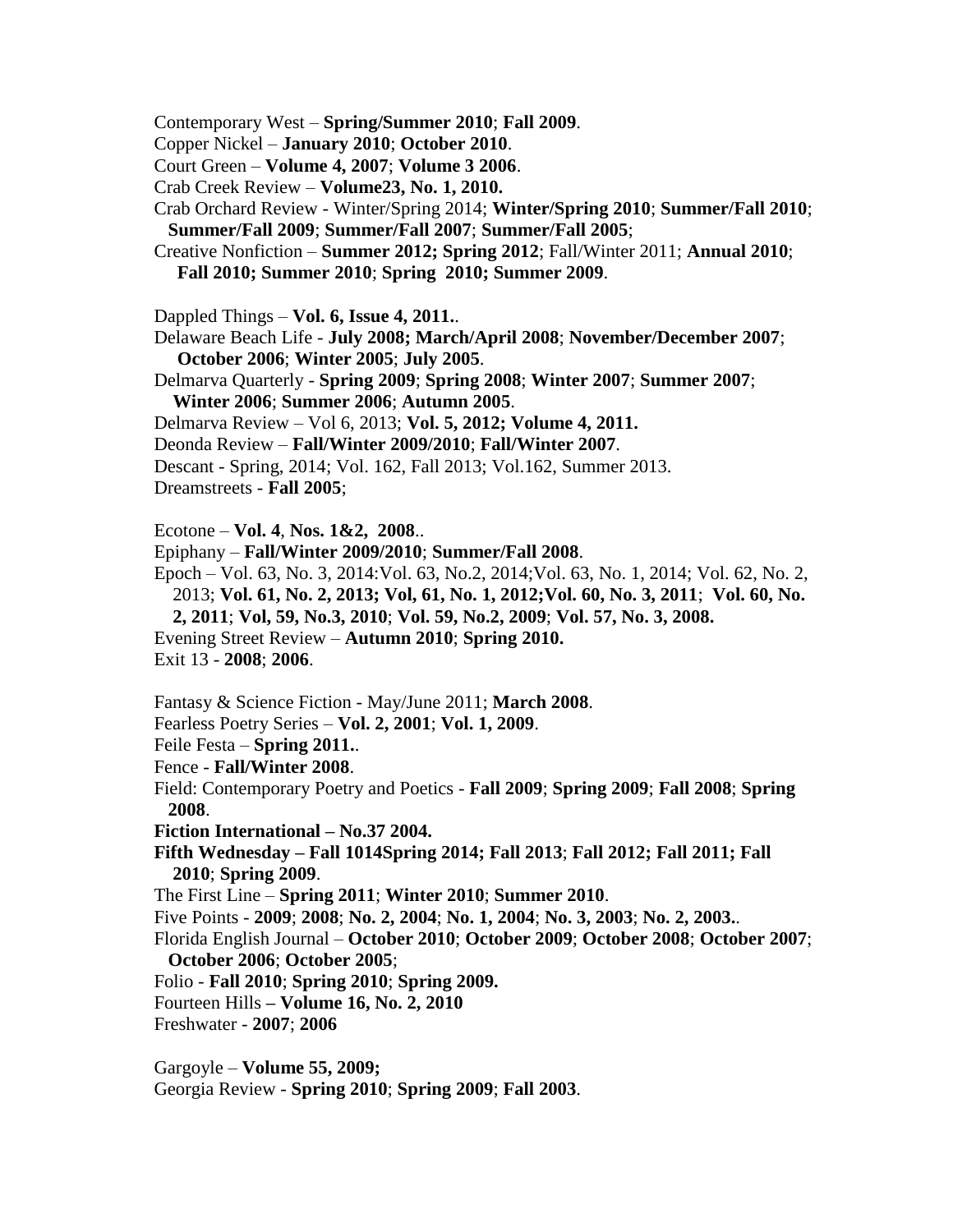- Gettysburg Review **Autumn 2009**; **Summer 2009**.
- Ginger Hill **Spring/Summer 2005**.
- Glimmer Train Stories **Spring 2011**;**Winter 2011; Fall 2010**; **Summer 2010**;
	- **Spring 2010**.
- Grasslands Review **Spring 2011;** .
- Greensboro Review **Spring 2011**;
- Gulf Coast **Winter/Spring 2010**; **Winter/Spring 2009**; **No. 2, Winter/Spring 2005; No. 1, Winter/Spring 2005**.
- Hanging Loose Vol. 101, 2013; **No. 98 2011**; **No.96 2010**
- Harpur Palette Vol. 11, No, 2, Summer/Fall 2011; Vol. 10, No. 2, 2011; **Summer**
- **2009**; **Summer 2008**; **Winter 2006**; **Summer 2006**.
- Harvard Review **No. 37 2009**; **No. 36 2009**.
- Hayden's Ferry Review **Spring/Summer 2011**; **Fall/Winter 2010**.
- Healing Muse **Fall 2009**; **Fall 2008**; **Fall 2007**.
- Hidden Oak Poetry Journal **Spring/Summer 2007**; **Fall/Winter 2006**.
- Highlights **February 2008**; **July 2007**.
- Hiram Poetry Review Spring 2014; Spring 2013; **Spring 2012**; **Spring 2011**; **Spring 2010**.
- The Hollins Critic **April 2011**; **February 2011**; **December 2010**; **October 2010**; **June 2010**
- H.O.W. **Spring/Summer 2008**.
- Illuminations **Summer 2012; Summer 2011**; **Summer 2010**; **Summer 2009**. Inch - No. 21, Summer 2013.
- Indiana Review **Summer 2007; Winter 2006; Winter 2005**; **Summer 2005**. Inscape – **Volume 36, 2011**.
- Iowa Review **Spring 2010**; **Fall 2007**; **Winter 2006/2007**; **Fall 2006**; **Spring 2006**; **Winter 2005/2006**; **Fall 2005**.
- International Poetry Review **Spring 2010**; **Spring 2008**
- Iron Horse Literary Review **Vol. 12, No. 5 Fall 2010**; **Vol. 12, No. 4 2010**; **Vol. 12**, **No. 3 2010**, **Vol. 12, No. 2 2010**; **Vol. 11, No. 6 2009**; **Vol. 11, No. 5 2009**; **Vol. 11**, **No. 4, 2009**; **Vol. 11, No. 3 2009**; **Vol. 11, No. 2 2009**; **Vol. 10, No. 6, 2008**; **Vol. 10, No. 4, 2008**; **Vol. 10, No. 3, 2008**; **Vol. 10, No. 2, 2008**; **Vol.8, No. 2**,**2006**; **Vol. 7, No.1/2**, **2005/2006**; **Vol. 6, No. 2, 2005**; **Vol. 5, No. 1**, **2005**; Isotope – **Spring/Summer 2006**; **Fall/Winter 2005**; **Spring/Summer 2005**.
- J: New Writing on Justice **Fall 2010**; **Spring 2010**.
- Jabberwock Review **Winter 2011**; **Summer 2010**.
- The Journal **Spring/Summer 2010**; **Spring/Summer 2009.**
- Jubilat **Vol. 19, 2011**;**Vol.18, 2010**;**Vol. 17, 2009.**

Karamu - **Spring 2008**; **Spring 2007**.

 Kenyon Review - **Winter 2010**; **Fall 2009**; **Spring 2009**; **Winter 2009**; **Fall 2008**; **Summer 2008**; **Spring 2008**; **Winter 2008**; **Fall 2007**; **Summer 2007**; **Spring 2007**; **Winter 2007**; **Fall 2006**; **Summer 2006**; **Spring 2006**; **Winter 2006**;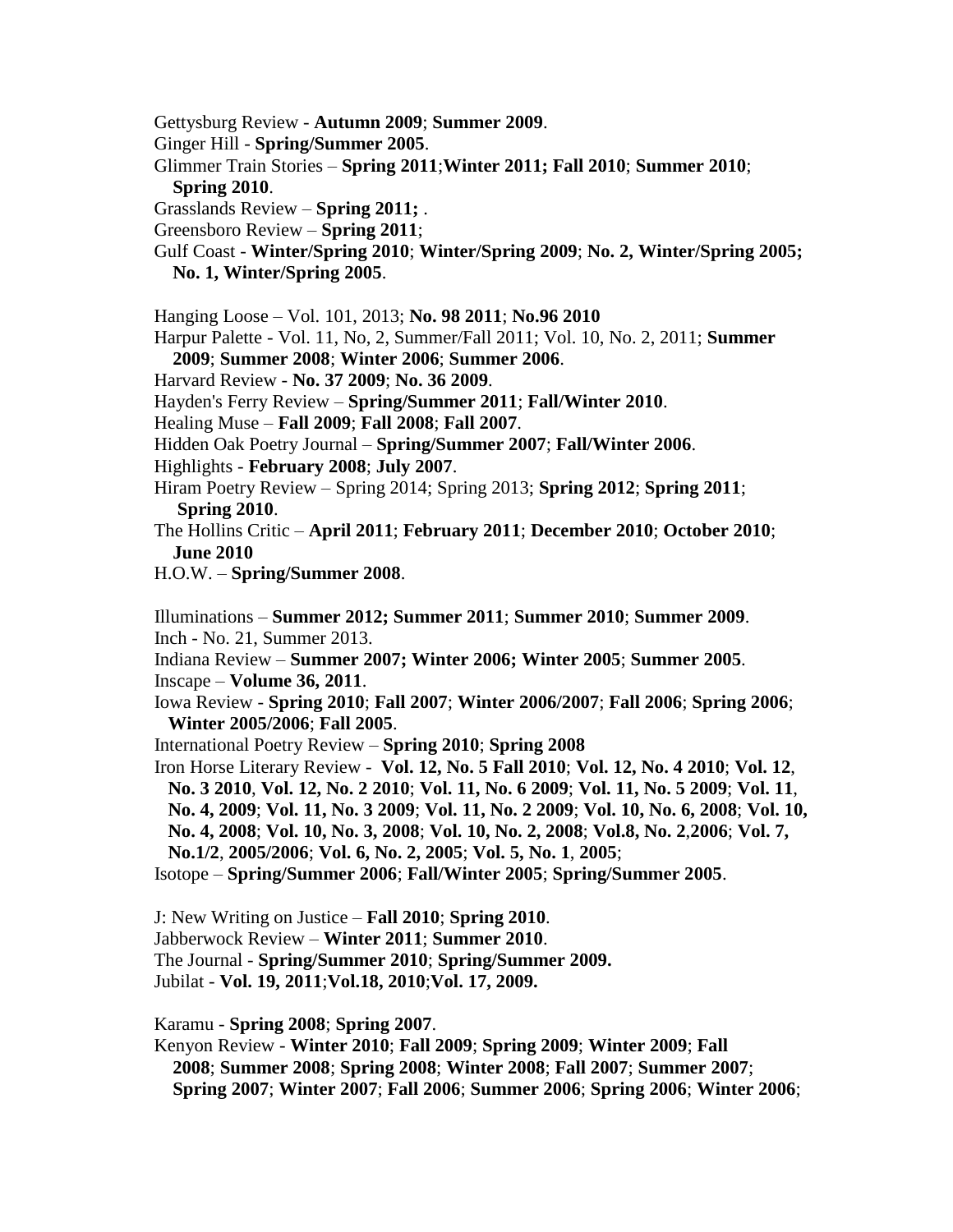**Fall 2005; Summer 2005**; **Spring 2005**; **Winter 2005**; . The Kerf – Fall 2014; Fall 2013; **Fall 2011**; **Fall 2009**. Kestrel – **Fall 2009**; **Spring 2009.**.

Lady Churchill's Rosebud Wristlet – **August 2011**.

Lake Effect – **Spring 2007**.

The Ledge – **Summer/Fall 2010**.

Lily On the Beach - No. 3.

Lilliput Review - **November 2006**

The Listening Eye - **2009; 2008.**.

Lit – **Summer 2011**; **Summer 2010**.

Litchfield Review – **Fall 2008** ; **Winter 2006**; **Summer 2006**.

 Literary Review - **Summer 2010**; **Spring 2010**; **Fall 2009**; **Summer 2009**; **Winter 2008**; **Winter 2007**; **Fall/Winter 2006.**

Little Magazine - **Vol.14, No. 4**; **Vol. 14, No. 3**.

Little Patuxent Review - Winter 2012.

Long River Run – **Fall 2006**; **Fall 2005**

Louisville Review - **Spring 2010**; **Fall 2008**; **Spring 2008**; **Spring 2005**.

Lucidity – **Summer 2011**; **Winter 2010; Summer 2010**; **Winter 2009**.

The Lyric - **Summer 2010**.

MacGuffin - **Spring/Summer 2010**; **Fall 2009**.

Many Mountains Moving - Vol. II, No. 3.

Massachusetts Review - **Spring/Summer 2008**; **Fall 2007**.

Meridian – **May 2009**; **May 2008.**

Meridian Anthology of Contemporary Poetry – **Vol. 6, 2009; Vol. 5, 2007.** 

Memoir -Issue 14, 2013; **Vol. 3 No,1 2010**; **Spring/Summer 2009**

Mid-America Poetry Review – **Spring 2007**; **Winter 2006/2007**;

**Summer/Autumn 2006**; **Spring 2006**.

Mid-American Review - Vol. 34, No. 2, 2014; **2007**;

Minnetonka Review - **Winter 2010**; **Fall 2010**; **Summer 2009**.

Mississippi Review - **Vol. 38, Nos. 1/2 2010**; **No. 35, No. 3, 2005**;

Missouri Review – Vol. 36,No.2, 2013; **Vol. 34, No.1, 2011**; **Vol. 33. No. 4, 2010**;

**Vol.33, No. 3 2010**; **Vol. 33, No. 2, 2010**; **2008**; **2007**;

Modern Haiku - **Summer 2008**; **Winter 2008**; **Autumn 2007; Summer 2007**

Nano Fiction – **Spring 2012; Fall 2011**.

Nerve Cowboy – **Fall 2009**; **Fall 2008**; **Fall 2007**; **Spring 2006**; **Spring 2005**;

New Collage Magazine – **Fall 2010**; **Fall 2009**.

New Directions - **No. 2, 2006**

New England Review – **Volume 27, Issue 2, 2006**

 New Letters – **No. 2,. 2011**; **No. 1, 2010/2011**; **No. 4, 2010**; **No. 3 2010**; **No. 2 2010**; **No.1 2009/2010**; **No. 4 2009**; **No, 2/3 2009**; **No. 1, 2008/2009**; **No. 4, 2008**;

**No. 2, 2005**; **No. 1, 2004/2005**; .

 New Madrid – **Winter 2011**; **Winter 2010**; **Winter 2009**; **Summer 2009**; **Summer 2007**.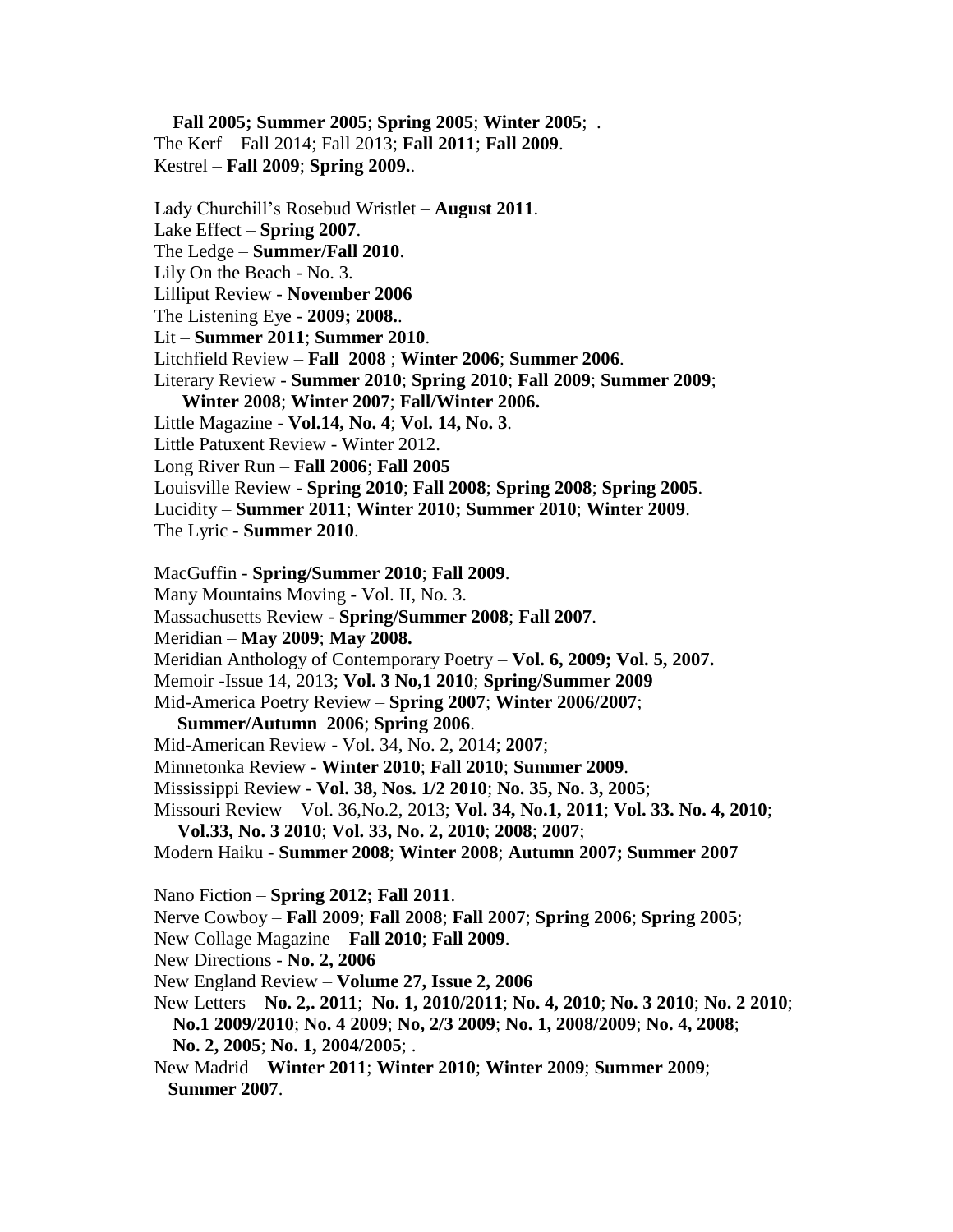- New Millenium Writing No. 23, 2014.
- New Ohio Review **Fall 2010**
- New Plains Review **– Fall 2009; Spring 2009.**
- New York Quarterly **No. 64, 2008**; **No. 63, 2007**.
- New Yorker (see periodicals shelf).
- Nibble **2010**.
- Nightsun **Issue 25, Fall 2006.**
- Nimrod **Spring/Summer 2008**; **Fall/Winter 2005**; **Spring/Summer 2005**;
- Ninth Letter **Fall/Winter 2010**; **Spring/Summer 2009**; **Spring/Summer 2007.**
- The Normal School **Fall 2010**.
- North Dakota Quarterly **Winter 2008**; **Summer/Fall 2008**
- Notre Dame Review **Winter/Spring 2010**; **Summer/Fall 2010**.
- Off the Coast **Fall 2010**; **Spring 2010**; **Fall 2008; Spring 2007**.
- Old Red Kimono **Spring 2010;**; **Spring 2009**.
- One Story No. 188; No, 185; No. 183, 2013; No. 182; No. 177; No. 166; No. 159; No. 156, 2011: No. 155; **December, 2011**; **August; 2011**; **June 2011**; **April 2011**; **March 2011**; **January 2010**; No. 139.
- Out of Our **January 2010**
- Overtime **Hour 20, 2011**; **Hour 18, 2011**; **Hour 17, 2011**; **Hour 16, 2010**; **Hour 15, 2010**; **Hour 14, 2010**; **Hour 13, 2010**; **Hour 12, 2010**; **Hour 11, 2010**; **Hour 10, 2009**; **Hour 9, 2009**; **Hour 8, 2009**; **Hour 7, 2009**; **Hour 6**, **2008; Hour 5, 2008**; **Hour 4, 2008**; **Hour 3, 2007**; **Hour 2, 2007**; **Hour 1, 2007**
- Pacific Coast Journal **Fall 2008;**
- Palabra **Issue 6, 2010**; **Issue 5, 2009**; **Issue 4, 2008**.
- Paris Review **Summer 2010**; **Spring 2010**; **Winter 2009**; **Fall 2009**; **Summer 2009**; **Spring 2009**; **Fall 2008**; **Summer 2008**; **Spring 2008**.
- Passager Issue 57, 2014; Winter 2014; **Winter 2013; 2012 (Poetry Contest Vol.); No. 50, 2010; No. 49. 2010 (Special Issue Passager Celebrates 40 years); No. 42, 2006**; **No. 41, Winter, 2006**; **No. 40, 2005**;
- Passages North **Winter/Spring 2010**; **Winter/Spring 2008**; **Winter/Spring 2006**;
- Patterson Literary Review **2010/2009**; **2009/2008**; **2005**; .
- Pearl **Spring/Summer 2010, No. 41, 2005**.
- Pen Women Summer 2014.
- Permafrost **Summer 2009: Summer 2008**.
- Phantasmagoria **2008**.
- Philadelphia Stories Fall 2014; Summer 2014; Spring 2014;Winter 2013; Fall 2013;  **Summer 2013; Spring 2013; Winter 2012/13; Fall 2012; Spring 2012**; **Winter 2012**; **Fall 2011; Summer 2011**; **Spring 2011**; **Fall 2010**; Summer 2010; **Fall 2009;** Summer 2009; Fall 2008; **Summer 2008**; **Spring 2008; Fall 2007; Fall 2006**.
- Phoebe **Fall 2012;Fall 2010**; .
- Pinch Spring 2014; **Fall 2012; Spring 2011**.
- Pinhead
- Pinyon **Spring 2010**; **Spring 2009**; **Spring 2005**.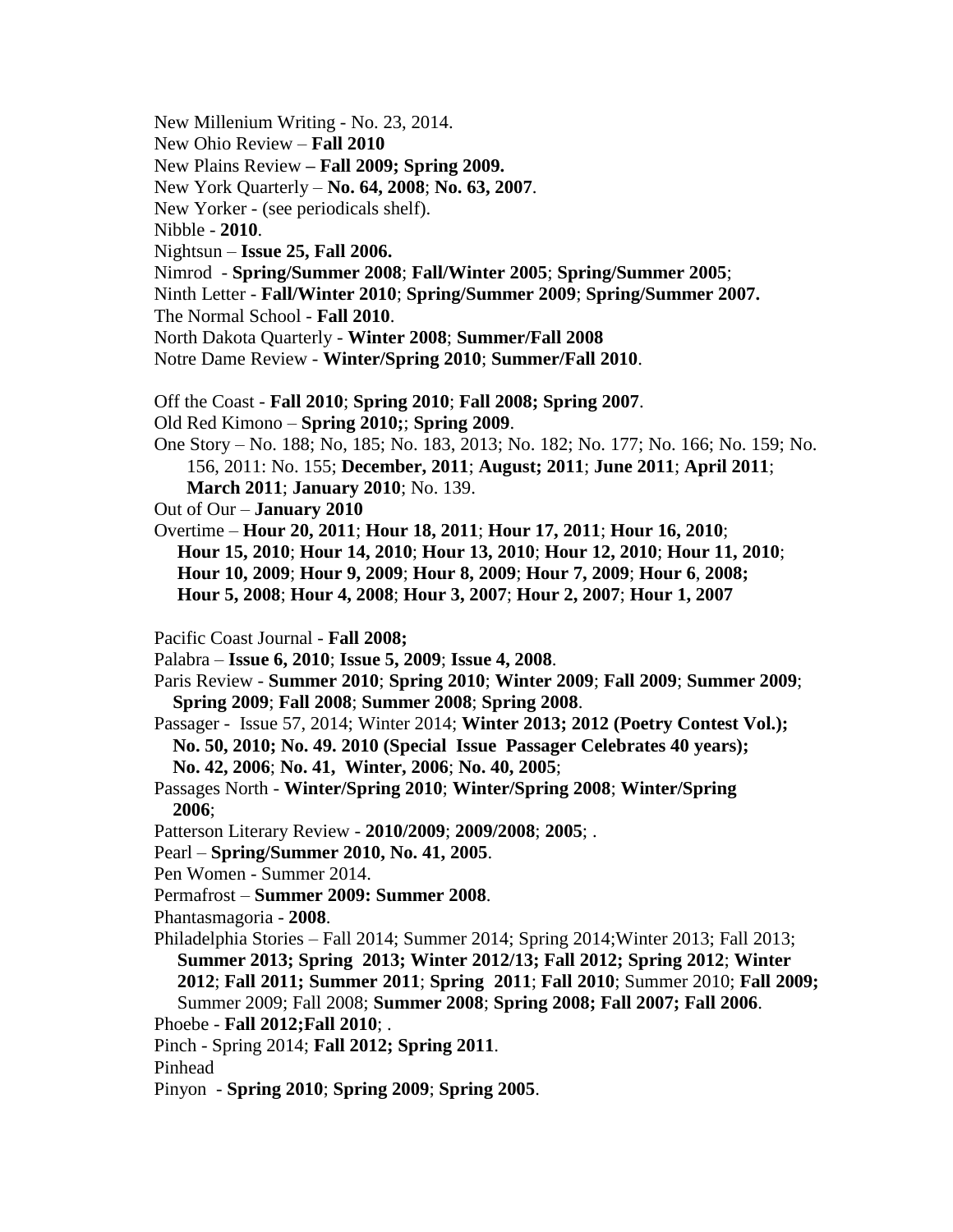Plainsongs **– Winter 2015; Winter 2014; Fall 2014; Fall 2013; Spring 2013; Winter 2013; Fall 2012; Spring 2012; Winter 2012; Winter 2011; Winter 2010; Fall 2011; Spring 2011**; **Spring 2010**; **Fall 2009**; **Spring 2009**; **Fall 2008.**

```
 Pleiades - Vol. 34, No.2, 2014; Winter 2014.
```
- Ploughshares Fall 2013; **Spring 2011**; **Winter/Fall 2010/2011**; **Fall 2010**; **Spring 2010**; **Fall**; **2009**; **Spring 2009**; **Winter 2007/2008**; Winter 2006/2007; **Fall 2006**; Spring 2006; **Spring 2005**.
- Poems & Plays **Spring/Summer 2011**; **Spring/Summer 2010**; **Spring/Summer 2008**.
- Poet Lore September 2014.
- Poetry September, 2014; April 2014; March 2014; February, 2014; January 2014; December 2013; November 2013; October 2013; September 2013; July/August 2013; **June 2013; May 2013; April 2013; March 2013; February 2013; January 2013; December, 2012; November 2012; October 2012; September 2012; July/August 20, June 2014; 2012; May 2012; April 2012**; **December 2009**; **November 2009**; **May; 2009**; **April 2009; March 2009**; **February 2009** .
- Poetry East **Spring 2010**; Fall 2009.
- Poetry International **No. 12 2008**; .
- Poetry Northwest **Spring/Summer 2010**.
- Poetry South Issue 5, 2013; **2009**.
- Potomac Review **Fall 2009**; **Spring 2009**; **Fall 2008**; **Spring 2008**; **Fall/Winter 2005/2006**; **Spring/Summer 2005**; **Fall/Winter 2004/2005**; **Spring/Summer 2004**; **Fall/winter 2003/2004**; **Spring/Summer 2003**.
- Prairie Schooner **Summer 2011**; **Fall 2010**; **Summer 2010; Spring 2010**; **Winter 2009**; **Spring 2009**.
- Prism International **Spring 2008**; **Fall 2007**.
- Quality Women's Fiction **Issue 46**
- Quarterly West **Fall/Winter 2007/2008**; **Spring/Summer 2007**.
- Quiddity **Fall/Winter 2011;Spring/Summer 2011**.

Raleigh Review Vol. 4, Winter/Spring 2014.

 Summer 2014; Rattle - Spring 2014; Winter 2013; Fall 2013; **Summer 2010**; **Winter 2009**; **Summer 2009**; **Winter 2008**; **Summer 2008**; **Winter 2006**; **Summer 2006.**. Reed Magazine – **Vol. 64 2011; Vol. 61. 2008.**

- Review Review **April 2008**.
- Rhino **2009; 2008**; 2006.
- River Oak Review **2009**.
- River Poems **February 2010**.
- River Poets Journal **Spring/Summer 2011; February (anthology) 2010.**
- River Styx **Vol, 83; 2010; Vol. 81/82 2010**; **Vol. 79 2009**; **Vol. 75 2008**; .
- Roanoke Review **2010**, **Spring 2006**.
- Ruminate Winter 2014/2015; Summer. 2014; Spring 2014; Winter 2013; Autumn 2013; **Autumn 2012;**

 **Summer 2012**; **Spring 2012; Winter 2011/2012**; **Summer 2011; Spring 2011; Summer 2010; Spring 2010; Winter 2009/2010**; **Summer 2009; Winter**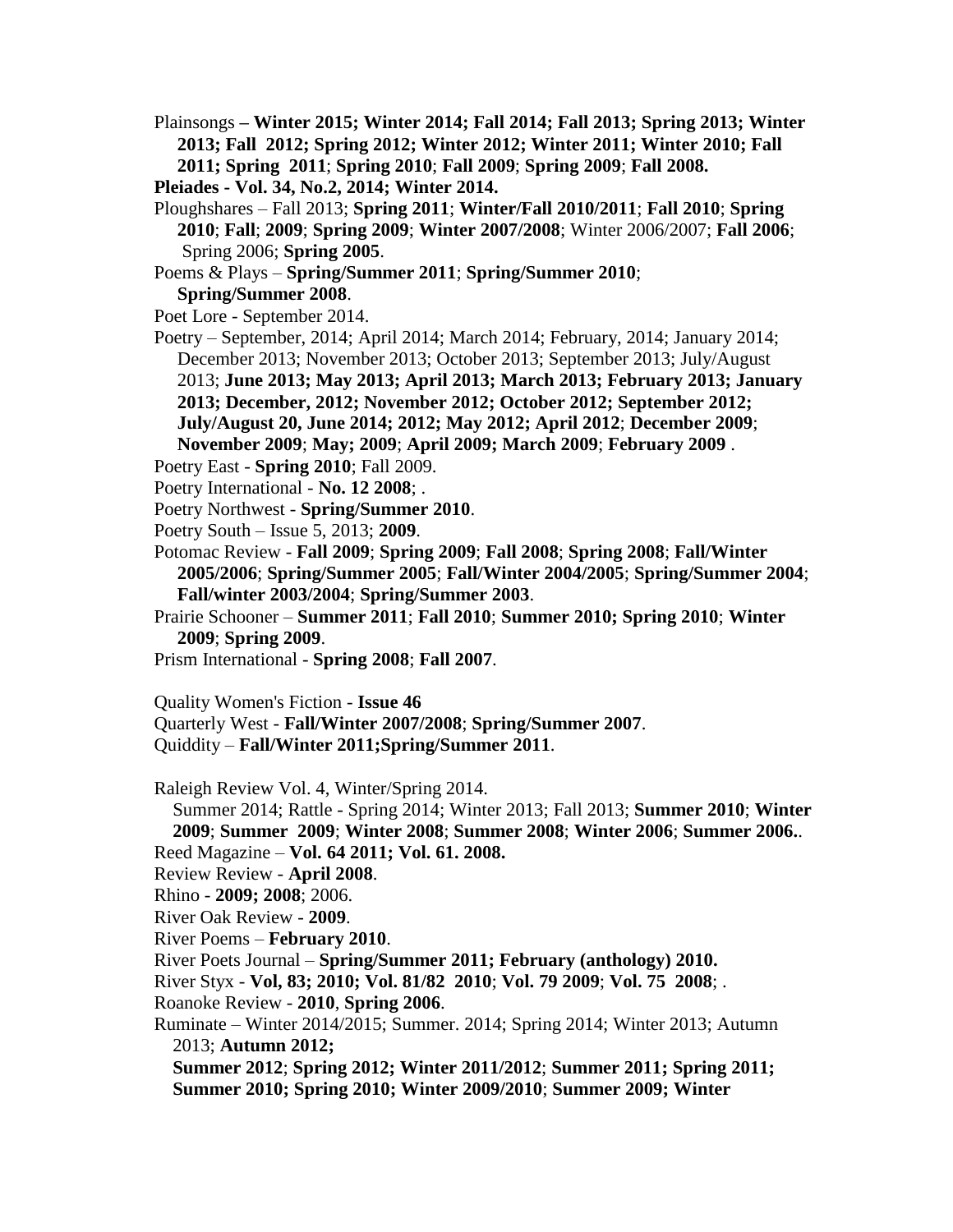**2008/2009; Fall 2008; Summer 2008; Spring 2008; Winter 2007.**

- Salamander **Summer 2010**.
- Saint Petersburg Review **2008**
- San Pedro River Review **Fall 2011**.
- Santa Monica Review **Fall 2011; Spring 2011; Fall 2010; Spring 2010.Fall 2009;**
	- **Spring 2009;Fall 2008;Fall 2007; Spring 2007; Fall 2006; Spring 2006;Fall 2005; Spring 2005**
- Saranac Review **Issue 2, 2006**, **Issue 1, 2005**
- Seems **No. 41, 2009**.
- Seneca Review **Spring 2010/2009; Fall 2008; Spring 2008; Fall 2007.**
- Sewanee Review **Summer 2010**.
- Shirim: A Jewish Poetry Journal Vol. 32, No. 2; Vol. 31, No. 2, 2014; Vol. 31, No.2; **Vol 31, No. 1; Vol. 30, No.2; Vol. 30, No.1, 2011**; **Vol.29, No.2, 2011**; **Vol.** 
	- **29, No.1, 2010/2011**.
- Sierra Nevada Review **2010**; **Spring 2009**; **Spring 2008**; **2007**.
- Silk Road **Winter/Spring 2011**; **Spring 2010**.
- Skidrow Penthouse **No. 10 2009**.
- Slab Issue 9, 2014.
- Slipstream **Number 30, 2010**; **Number 29, 2009**.
- Snowy Egret **Spring 2008**
- So To Speak **Fall 2010**, **Spring 2010**, **Summer/Fall 2009**, .
- Soundings **September 2009**; **September 2008**.
- South Carolina Review **Fall 2009; Spring 2009**.
- South Dakota Review **Spring 2010**, **Winter 2009**; **Spring 2008**; **Winter 2007**;
	- **Fall 2007**; **Summer 2007**.
- South Loop Review**:Creative Non-Fiction and Art: Vol. 13, 2011**; **Vol. 12, 2010**; **Vol. 11, 2009**.
- Southeast Review (Sundog) Volume 29, NO. 1, 2011; **Volume 27, Number 2, 2009**; **Volume 27, Number 1**, **2009**.
- Southern California Anthology **2006**;
- Southern California Review **Spring 2009**; **Fall 2009**.

 Southern Humanities Review - **Winter 2010**; **Spring 2010; Fall 2009**; **Summer 2009**. Southern Indiana Review – **Spring 2010**.

- Southern Poetry Review **Volume 48, Number 1, 2010**; **Volume 47, Number 1, 2009**; **Volume 47, Number 2, 2009**; **Vol. 20, Number 2 2008**; **Vol. 45, 2007**; **Vol.44, 2006**; **Vol. 43, 2005**; .
- Southern Review Autumn 2012; Summer 2012; **Autumn 2010**; **Summer 2010**; **Spring 2010**; **Winter 2010; Autumn 2009**; **Summer 2009**; **Spring 2009**; **Winter 2009**; **Autumn 2008**; **Summer 2008**; **Spring 2008**; **Winter 2008**.
- Southwest Review **No. 1&2 2010**; **No. 1 2009 No. 4 2007**; **No. 2 2007**; **No. 3, 2006**; **No. 2, 2006**; **No. 1, 2006**; **No. 4, 2005**; **No.1, 2005**.
- Sow's Ear Poetry Review **Winter 2010**;
- Specs **Issue 4, 2011**; **Issue 3, 2010**.
- Spoon River Poetry Review **Winter/Spring 2010**; **Winter/Spring 2009**; **Winter/ Spring 2008**; **Summer/Fall 2008**; **Winter/Spring 2007**; **Summer/Fall 2007**;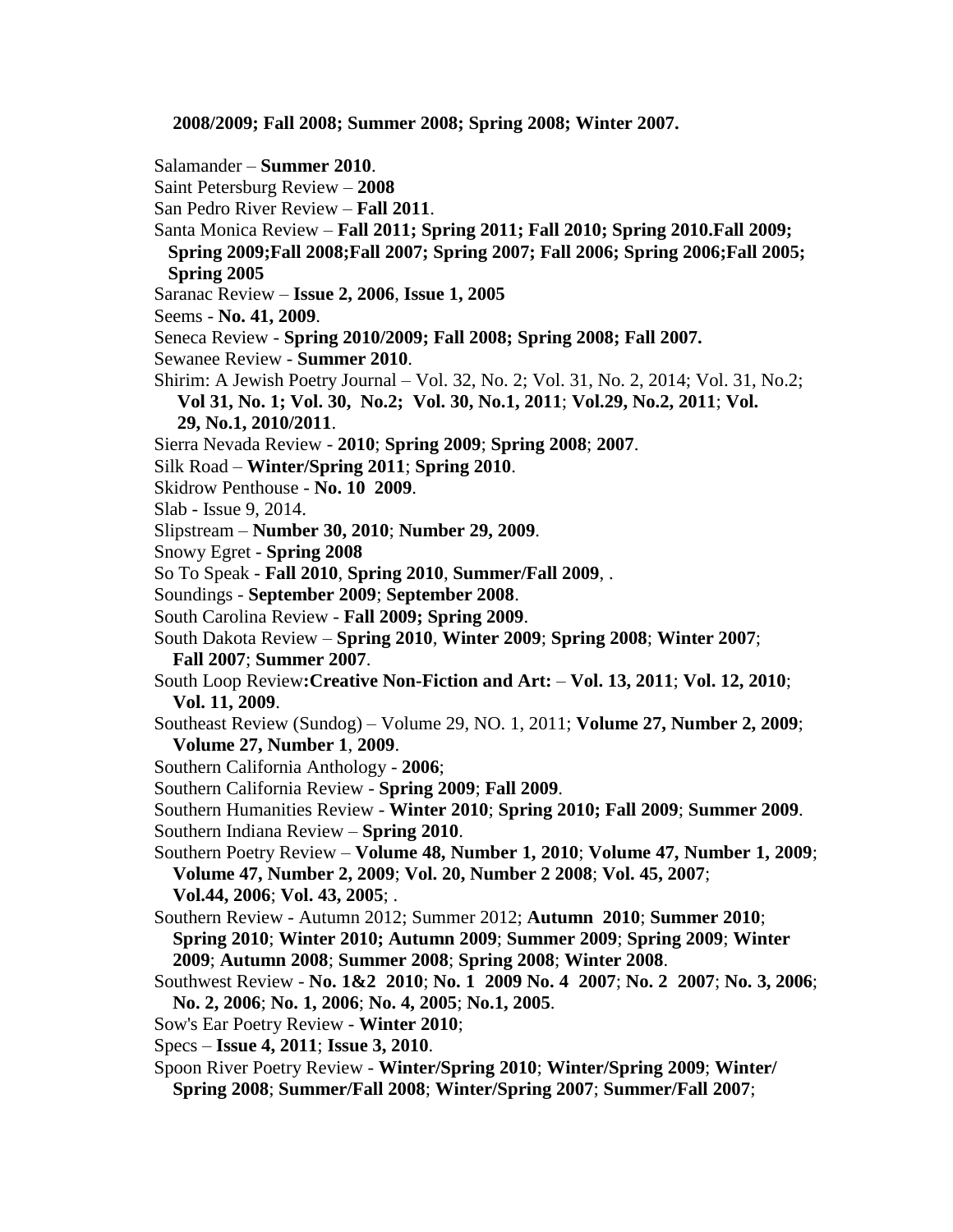- Steamboat **Fal 2011; Spring 2011.**
- Still Crazy **January 2010**; **July 2010**.
- Still Point Arts Quarterly **October 2011**; **July 2011**.
- Stone Voices **Winter 2011**.
- Stoneboat **Fall 2011**; **Spring 2011**.
- Straylight **Vol. 5.1, 2011; Vol. 4.2 2010**; **Vol. 4.1, 2010**; **Vol. 3.2 2009**;
- Sub Terrains **Vol. 6, No.59, 2011**; **Vol. 6, No. 58, 2011**.
- The Sun July 22014: June 2014: May 2014; **June 2011**; **February 2011**; **November 2010**; **September 2010**; **July 2010**; **June 2010**.
- Sycamore Review **Winter/Spring 2010**; **Summer/Fall 2009;**.
- Tales of the Talisman **March 2009**; **June 2008**.
- Talking Stick Native Arts Quarterly **April/May/June/October/November/December 2011.**
- **Tampa Review - No. 49, 2014; Nos. 47/48, 2014; Nos. 45/46, 2013.**
- Taproot Literary Review **Winter 2009**; **Summer 2008**;.
- Thema **Autumn 2009**; **Spring 2009**; **Autumn 2008**; **August 2007**.
- Third Coast **Fall 2009**; **Fall 2008**; **Fall 2005**; **Spring 2005**.
- Third Wednesday **Summer 2009**; **Fall 2008**; **Spring 2008**.
- Threepenny Review Spring 2014; **Spring 2010**. .
- Tin House **Issue 49, 2011**; **Summer 2011**; **Spring 2011**; **Winter 2010**; **Winter 2008**; **Fall 2005**.
- Toledo Review **Spring 2009**; **Spring 2007**.
- Trajectory **Fal 2010**.
- Transition Issue 107, 2012; Issue 106, 2011; Issue 105, 2011.
- Turnstyle **Winter 2008**; **Summer 2008**.
- Tusculum Review **2005**.

.

- Two Rivers Review **Winter 2005**; .
- Upstreet No. 10, 2014; Issue No. 9, 2013; Issue No. 8, 2012; Issue No. 7, 2011; Issue No, 6, 2010; Issue **No. 5, 2009**: Issue No. 4, 2008; Issue No. 3, 2007; Issue No. 2, 2006; Isuue No. 1, 2005.
- U,S, 1 Worksheets Vol. 59, 2014; Vol. 58, 2013.

 Valley Voices - Spring 2012; Fall 2011. Version 90 - No. 2, No. 1. Voices From the Attic – **Volume 16, 2011**. Virginia Quarterly Review - **Winter 2008**, **Winter 2007**. Visions International - **No. 80, 2009**; **No.79, 2008**; **No.74, 2006**

 Western Humanities Review – **Winter 2010**; **Summer 2010**. Whetstone – **Issue 30, 2010/2011.**. Whiskey Island – **Issue 58, 2010**. White Pelican Review - **Fall 2010**; **Spring 2010** Willow Review – Spring 2014; **Spring 2012**; **Spring 2011; Spring 2010**. Windover - J**anuary 2006**.